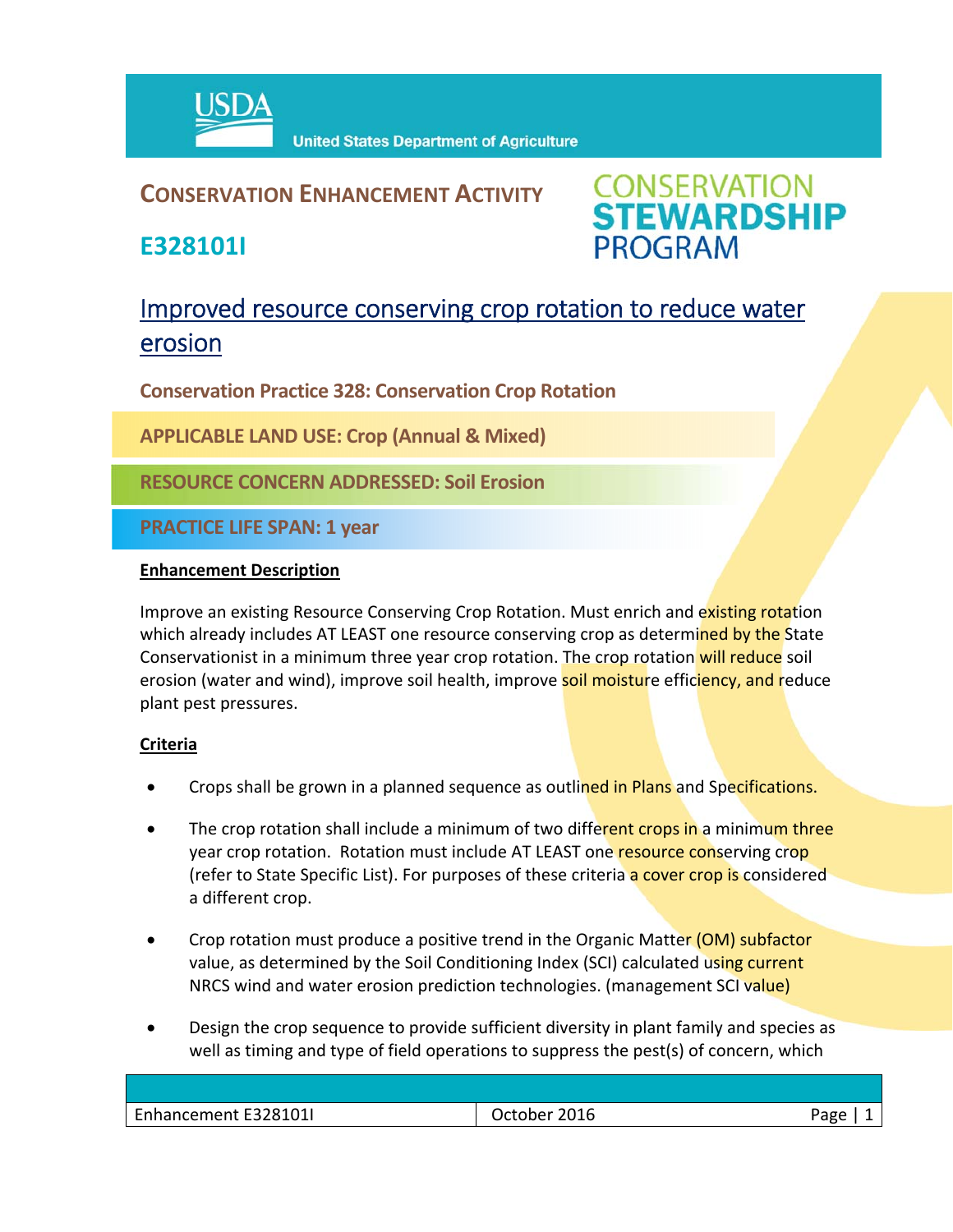

**United States Department of Agriculture** 

may include weeds, insects, and pathogens. Use land grant university or industry standards to determine a suitable crop sequence.



- Select crops, varieties of crops, and the sequences of crops based on local climate patterns, soil conditions, irrigation water availability, and an approved water balance procedure.
- Where applicable, plan suitable crop substitutions when the planned crop cannot be planted due to weather, soil conditions, or other local situations.
- The improved resource conserving crop rotation shall include at least one of the following (refer to State Specific List of Resource Conserving Crops):
	- o Additional growing year for perennial resource conserving crop
	- o Perennial resource conserving crop (grass or grass/legume) substituted for a row crop
	- o If current perennial resource conserving crop is a legume, change to a perennial grass or grass/legume crop

#### **Documentation Requirements**

Complete the Following Table to document the Existing Resource Conserving Crop Rotation

| Field<br>(s) | Acres | Crops to be grown | Length<br>$\emph{each crop}$<br>grown in the<br>rotation | Crop Sequence | Total<br>Length of<br>Rotation<br>(years) |  |
|--------------|-------|-------------------|----------------------------------------------------------|---------------|-------------------------------------------|--|
|              |       |                   |                                                          |               |                                           |  |
|              |       |                   |                                                          |               |                                           |  |
|              |       |                   |                                                          |               |                                           |  |
|              |       |                   |                                                          |               |                                           |  |

| Enhancement E328101I | $-1$<br>Jctober .<br>ZUI b | Aapp<br>ືອ∽ |
|----------------------|----------------------------|-------------|